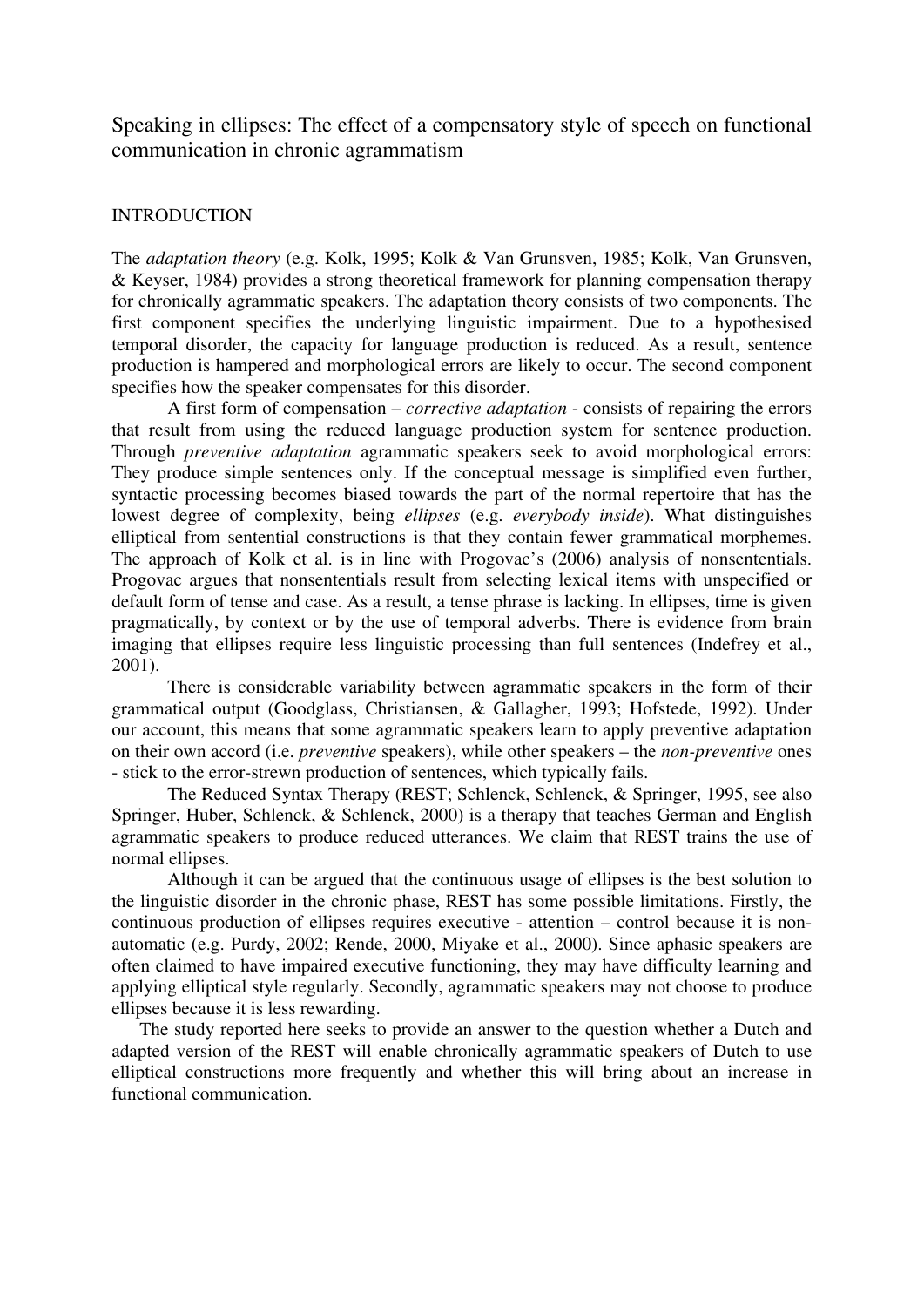## **METHOD**

With a *multiple single-case design,* we investigated the efficacy of the Dutch and adapted version of REST. Twelve Dutch-speaking adults with chronic agrammatism participated. Dependent measures of communicative performance and executive functioning were carried out at three points in time: before proceeding into REST, immediately after REST, and 6 months after therapy had been ended.

The three untrained communicative conditions that the participants were presented with were: the semi-standardized interview of the Aachen Aphasia Test (AAT), a picture description task with distracting environmental stimuli (PDT), and three games of *happy families* (HF) played with a significant other. The neuropsychological test battery to measure executive function consisted of the Stroop-Colour-Word Test, the Wisconsin Card Sorting Test, and the Tower of London Test. In addition, we investigated participants' acceptance of elliptical style and their awareness of hampered spoken language production.

Increases in the relative number of ellipses produced and their length were taken as primary measures of the effect of REST on grammatical output. The effects on functional communication were assessed as well. More specifically, the dependent outcome measure of communicative efficacy was the percentage of Essential Information Units (EIUs) that each participant expressed. Communicative efficiency was operationally defined as the number of EIUs produced per minute.

# RESULTS

## *Learning to use elliptical style regularly*

All agrammatic speakers  $(N = 12)$  were able to learn to overuse elliptical style during the 16 weeks of therapy. They successfully completed an average of 8 out of the 10 therapy levels.

### *Effects of REST on grammatical output*

Across untrained communicative settings, 11 out of the 12 participants significantly increased the percentage of ellipses and/or their length. Even 6 months after ending the therapy programme, significant effects of REST on grammatical output could be established in 9 out of these 11 participants.

#### *Individual differences*

The participants using less preventive adaptation before proceeding into REST typically showed larger effects than those already using preventive adaptation to some extent. This held for the percentage of ellipses produced across untrained conditions, in the AAT, and in the HF.

## *Effects of REST on functional communication*

Gains in communicative efficiency could be demonstrated in 89*%* of the participants who showed significant increases in elliptical style. With respect to communicative efficacy, significant improvements were observed as well; however, only in 38*%* of the participants who significantly elaborated elliptical style.

#### *Possible disturbing and facilitating factors*

We sought to specify the cognitive mechanisms that underlie individual differences in the effects of REST. The less agrammatic speakers used elliptical style before proceeding into therapy, the more they were likely to: (a) accept elliptical style (significant), (b) have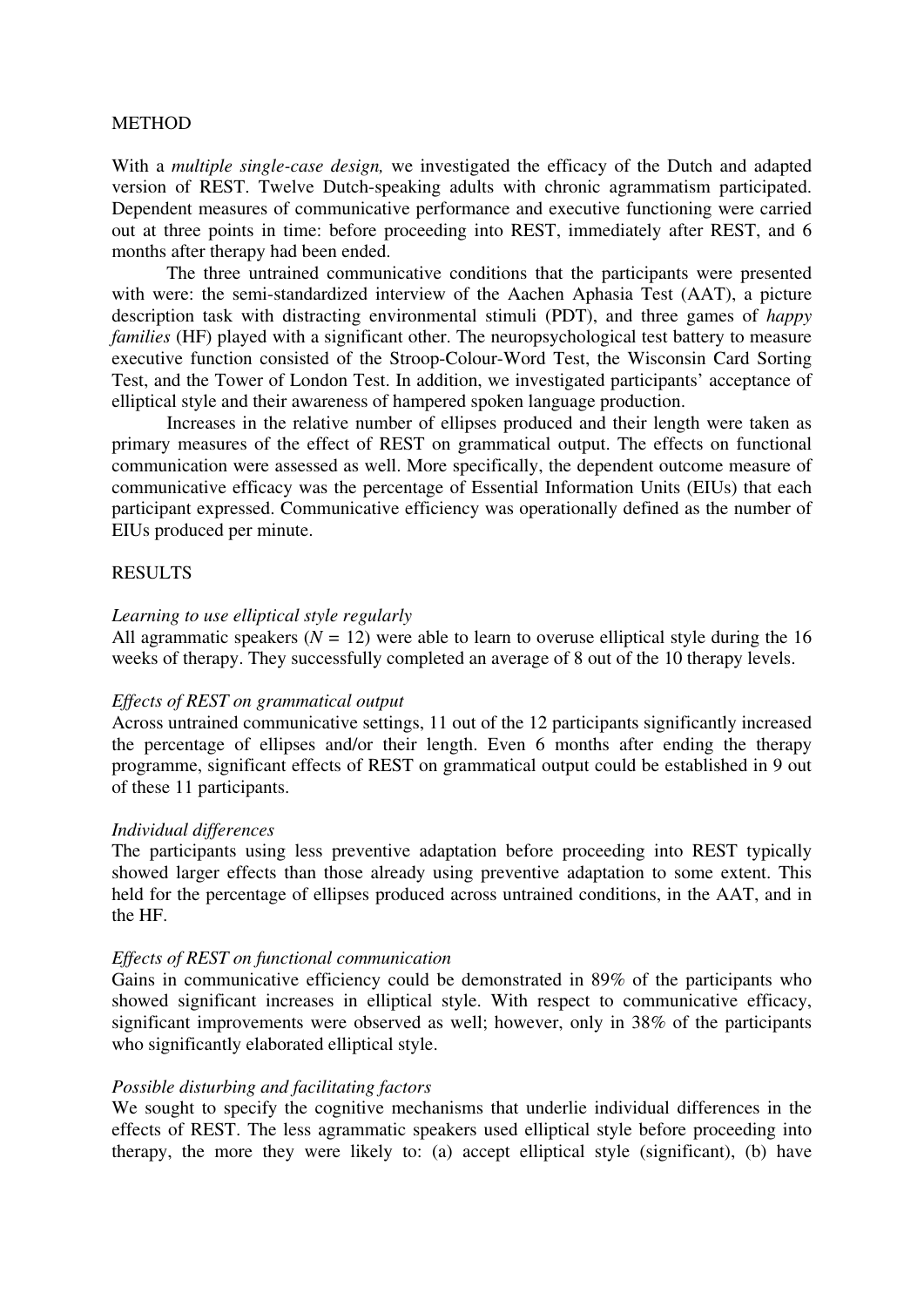knowledge of their hampered spoken language production (n.s.), and (c) have relatively unimpaired executive functioning (n.s.).

## **DISCUSSION**

The more non-preventive speakers not only showed significantly larger effects of REST, but also had somewhat better skills to apply elliptical style than the ones already using ellipses regularly before REST. This leads to the question why the former, who wanted and were able to use elliptical style more, needed REST to actually do so. There seem to be two neuropsychological factors in this paradox: acceptance of elliptical style and executive functioning.

To start with acceptance of elliptical style, it seems quite possible that REST provided the more non-preventive speakers with an efficient style of speech, which they may have been unaware of before. The fact they could learn to use ellipses on a regular basis with relative ease may have increased their acceptance of this style of speech. It may also explain why they applied it more often after therapy.

A second aspect of the paradox relates to executive functioning. It is surprising that the more preventive speakers, who seem to be more limited in executive functioning, already initiated elliptical style frequently before proceeding into therapy. Two explanations suggest themselves. A first explanation is that they have already learned to suppress the prepotent response to produce a sentence, whereas the more non-preventive speakers have not. An alternative explanation is that, with increasing difficulty in sentence production, the prepotent response to produce sentences may be more easily suppressed. Hypothesising that preventive speakers are more seriously hampered in sentence production than non-preventive speakers, the former may meet the goal of employing ellipses regularly with less effort.

## REFERENCES

- Goodglass, H., Christiansen, J.A., & Gallagher, R. (1993). Comparison of morphology and syntax in free narrative and structured tests: Fluent vs. nonfluent aphasics. *Cortex, 29*, 377-407.
- Hofstede, B.T.M. (1992). *Agrammatic speech in Broca's aphasia: Strategic choice for the elliptical register* (NICI Tech. Rep. No. 92-07). Doctoral dissertation, Radboud University, Nijmegen.
- Indefrey, P., Brown, C.M., Hellwig, F., Amunts, K., Herzog, H., Seitz, R., et al., (2001). A neural correlate of syntactic encoding during speech production. *Proceedings of the National Academy of Sciences of the United States of America, 98*, 5933-5936.
- Kolk, H. (1995). A time-based approach to agrammatic production. *Brain and Language, 50*, 282-303.
- Kolk, H.H.J., & van Grunsven, M.M.F. (1985). Agrammatism as a variable phenomenon. *Cognitive Neuropsychology, 2*, 347-384.
- Kolk, H.H.J., van Grunsven, M.J.F., & Keyser, A. (1984). On parallelism between production and comprehension in agrammatism. In M.L. Kean (Ed.), *Agrammatism* (pp. 165-206). New York: Academic Press.
- Miyake, A., Friedman, N.P., Emerson, M.J., Witzki, A.H., Howerter, A., & Wager, T.D. (2000). The unity and diversity of executive functions and their contributions to